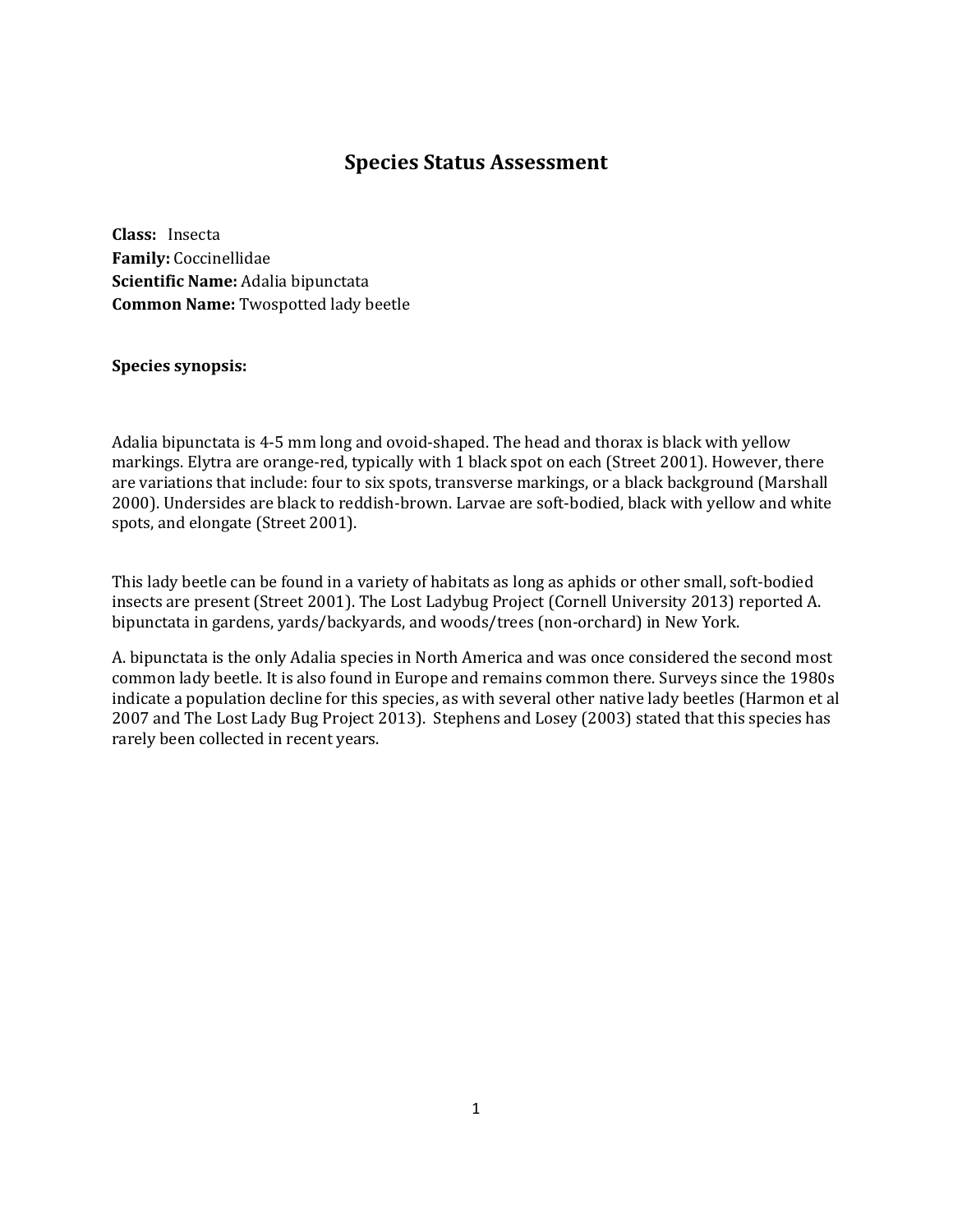#### **I. Status**

# **a. Current and Legal Protected Status**

- **i. Federal\_\_\_\_ unlisted\_\_\_\_\_\_\_\_\_\_\_\_\_\_\_\_\_\_\_\_\_\_\_\_\_\_\_\_Candidate? \_\_\_\_no\_\_\_\_\_\_\_**
- **ii. New York \_\_\_\_\_\_unlisted\_\_\_\_\_\_\_\_\_\_\_\_\_\_\_\_\_\_\_\_\_\_\_\_\_\_\_\_\_\_\_\_\_\_\_\_\_\_\_\_\_\_\_\_\_\_\_\_\_\_\_\_\_\_\_\_\_\_**

### **b. Natural Heritage Program Rank**

- **i. Global \_\_\_\_\_Not ranked\_\_\_\_\_\_\_\_\_\_\_\_\_\_\_\_\_\_\_\_\_\_\_\_\_\_\_\_\_\_\_\_\_\_\_\_\_\_\_\_\_\_\_\_\_\_\_\_\_\_\_\_\_\_\_\_**
- **ii. New York not ranked\_\_\_\_\_\_\_\_\_\_\_\_\_\_\_\_\_\_\_\_ Tracked by NYNHP? \_\_\_N\_\_(but planning on it)\_\_\_\_\_\_\_**

#### **Status Discussion:**

New York Natural Heritage is planning on evaluating the status of this species which may lead to tracking.

### **II. Abundance and Distribution Trends**

- **a. North America**
	- **i. Abundance**
	- **\_\_x\_\_\_ declining \_\_\_\_\_increasing \_\_\_\_\_\_stable \_\_\_\_\_unknown**
	- **ii. Distribution:**
		- **\_\_x\_\_\_ declining \_\_\_\_\_increasing \_\_\_\_\_\_stable \_\_\_\_\_unknown**

**Time frame considered: \_\_\_\_\_1980s-2013\_\_\_\_\_\_\_\_\_\_\_\_\_\_\_\_\_\_\_\_\_\_\_\_\_\_\_\_\_\_\_\_\_\_\_\_\_\_\_\_\_\_\_\_**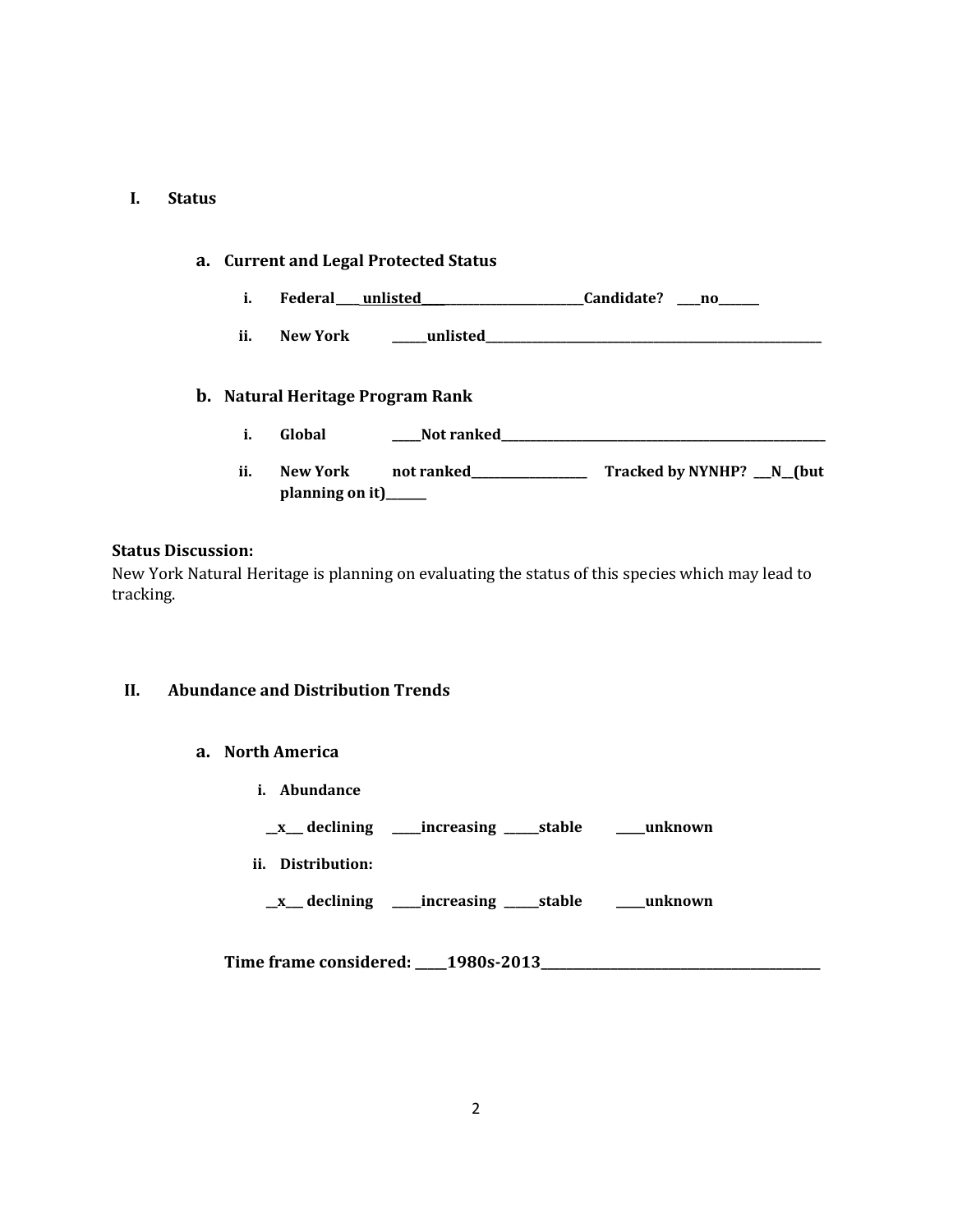- **b. Regional**
	- **i. Abundance**

**\_\_\_x\_\_ declining \_\_\_\_\_increasing \_\_\_\_\_stable \_\_\_\_\_\_unknown**

**ii. Distribution:**

**\_\_x\_\_\_ declining \_\_\_\_\_increasing \_\_\_\_\_stable \_\_\_\_\_\_\_unknown**

| <b>Regional Unit Considered: __ USFWS Region 5_</b> |  |
|-----------------------------------------------------|--|
| Time Frame Considered: 1980s-2013                   |  |

## **c. Adjacent States and Provinces**

| <b>CONNECTICUT</b>  | Not Present ______                                           | No data ______ |
|---------------------|--------------------------------------------------------------|----------------|
| <i>i.</i> Abundance |                                                              |                |
|                     | ____ declining ____ increasing ____ stable ___ __ x__unknown |                |
| ii. Distribution:   |                                                              |                |
|                     | ___ declining ___ increasing ___ stable __ x_unknown         |                |
|                     |                                                              |                |
|                     |                                                              | SGCN? No       |

Declines first noted during the 1980s. The Lost Ladybug Project (Cornell University 2013): 0 of 119 were A. bipunctata.

| <b>MASSACHUSETTS</b> | <b>Not Present</b>                                               | No data  |  |
|----------------------|------------------------------------------------------------------|----------|--|
| <i>i.</i> Abundance  |                                                                  |          |  |
|                      | $\_\_x$ declining $\_\_$ increasing $\_\_$ stable $\_\_$ unknown |          |  |
| ii. Distribution:    |                                                                  |          |  |
|                      | $\_\_x$ declining $\_\_$ increasing $\_\_$ stable $\_\_$ unknown |          |  |
|                      |                                                                  |          |  |
|                      |                                                                  | SGCN? No |  |

Declines first noted during the 1980s. The Lost Ladybug Project (2013): 9 of 471 (7 sites) were A. bipunctata.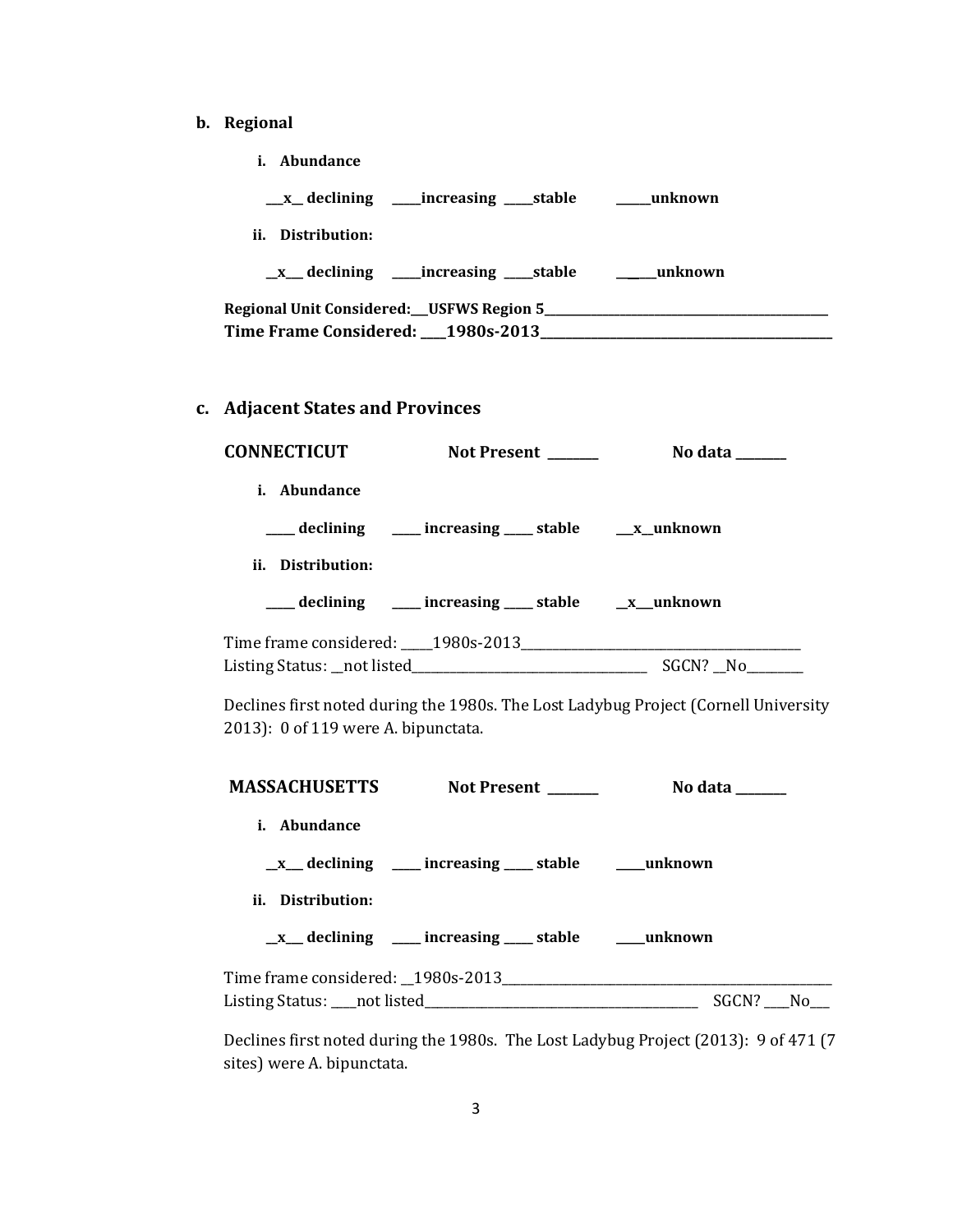| <b>NEW JERSEY</b>   | <b>Not Present</b>                                              | No data ______ |  |
|---------------------|-----------------------------------------------------------------|----------------|--|
| <i>i.</i> Abundance |                                                                 |                |  |
|                     | $\mathbb{R}$ declining ____ increasing ____ stable ____ unknown |                |  |
| ii. Distribution:   |                                                                 |                |  |
|                     | _x_ declining ___ increasing ___ stable ___ unknown             |                |  |
|                     |                                                                 |                |  |
|                     |                                                                 | SGCN? No       |  |

Declines first noted during the 1980s. The Lost Ladybug Project (Cornell University 2013): 2 of 133 (1 site) were A. bipunctata.

| <b>ONTARIO</b>      | Not Present ________ | No data $\_\_\_\_\_\_\_\_\_\_\_\_\$ |
|---------------------|----------------------|-------------------------------------|
| <i>i.</i> Abundance |                      |                                     |
|                     |                      |                                     |
| ii. Distribution:   |                      |                                     |
|                     |                      |                                     |
|                     |                      |                                     |
|                     |                      |                                     |

Declines first noted during the 1980s. The Lost Ladybug Project (2013): 8 of 90 (6 sites) were A. bipunctata.

| PENNSYLVANIA      | <b>Not Present</b>                                                                | No data  |
|-------------------|-----------------------------------------------------------------------------------|----------|
| i. Abundance      |                                                                                   |          |
|                   | ____ declining _______ increasing ______stable __________________________________ |          |
| ii. Distribution: |                                                                                   |          |
|                   |                                                                                   |          |
|                   |                                                                                   |          |
|                   |                                                                                   | SGCN? no |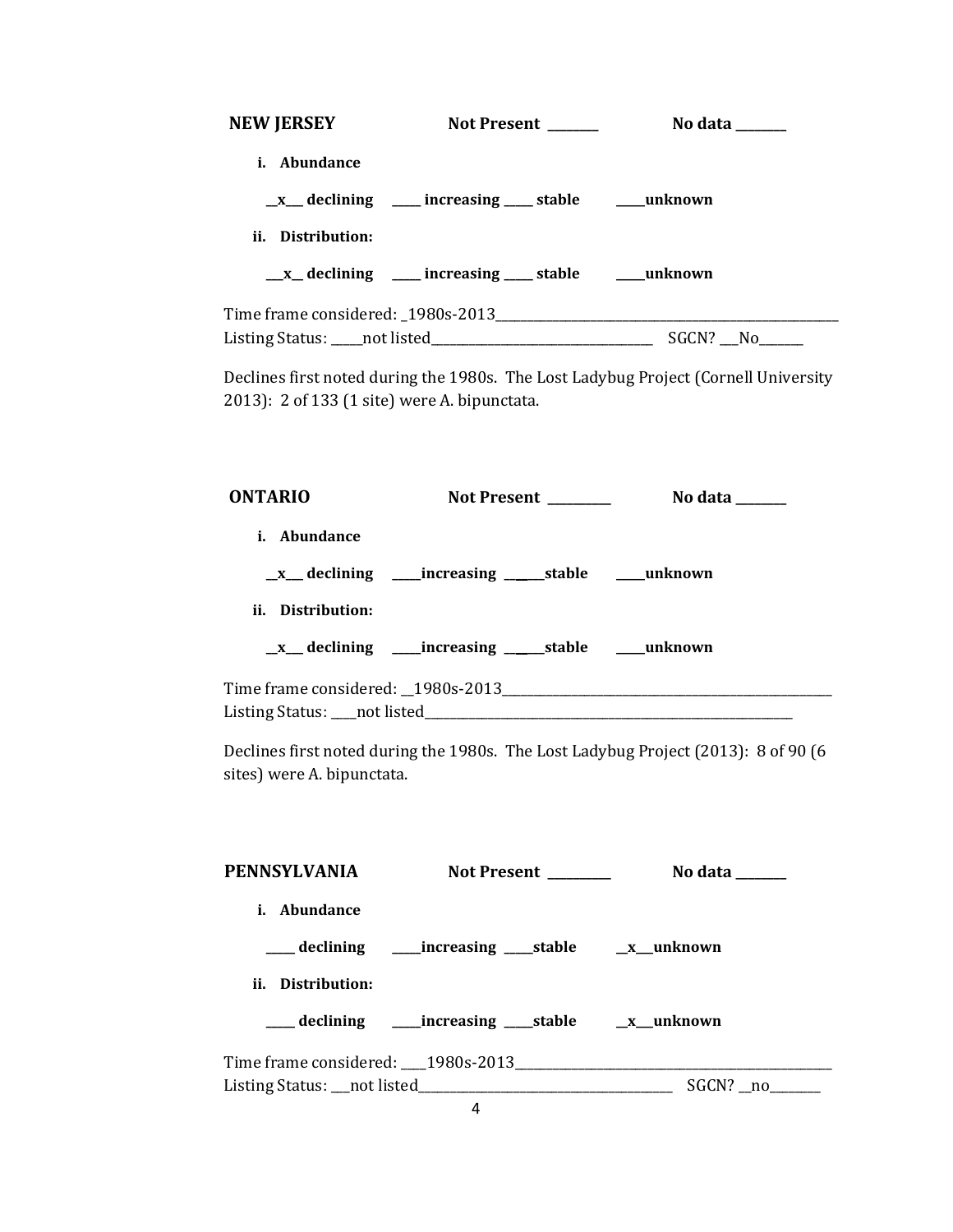Declines first noted during the 1980s. The Lost Ladybug Project (Cornell University 2013): 0 of 407 were A. bipunctata.

| <b>QUEBEC</b>       | Not Present _______                                              | No data $\qquad$ |
|---------------------|------------------------------------------------------------------|------------------|
| <i>i.</i> Abundance |                                                                  |                  |
|                     | ___ declining _____ increasing ______ stable ______ x___ unknown |                  |
| ii. Distribution:   |                                                                  |                  |
|                     |                                                                  |                  |
|                     |                                                                  |                  |
|                     |                                                                  |                  |

Declines first noted during the 1980s. The Lost Ladybug Project (2013): 0 of 101 were A. bipunctata.

| <b>VERMONT</b>      | Not Present | No data $\_\_$ |  |
|---------------------|-------------|----------------|--|
| <i>i.</i> Abundance |             |                |  |
|                     |             |                |  |
| ii. Distribution:   |             |                |  |
|                     |             |                |  |
|                     |             |                |  |
|                     |             | SGCN? No       |  |

Declines first noted during the 1980s. The Lost Ladybug Project (Cornell University 2013): 0 of 172 were A. bipunctata.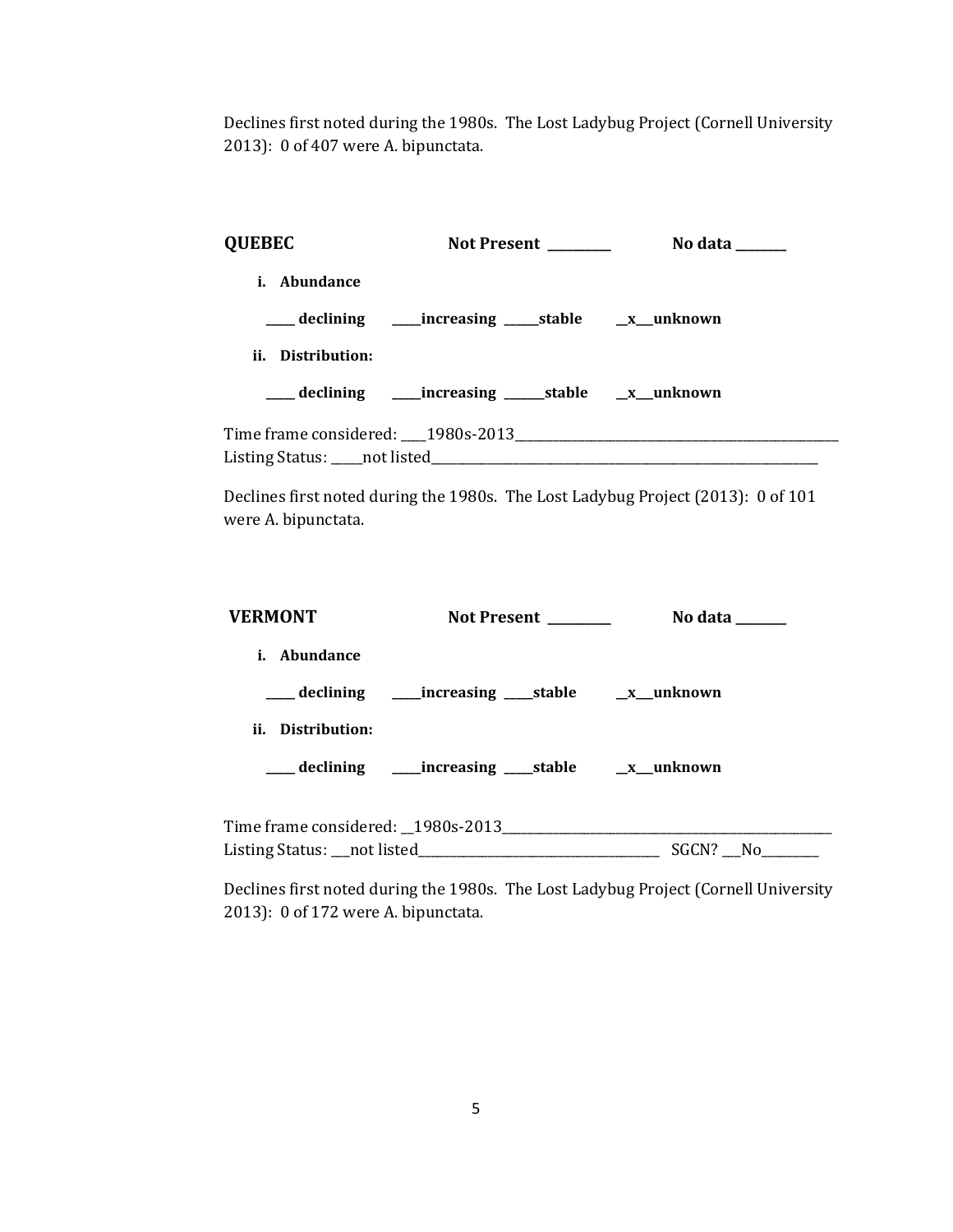| d. NEW YORK                                              | No data $\_\_$ |
|----------------------------------------------------------|----------------|
| <i>i.</i> Abundance                                      |                |
| _x__ declining ____ increasing ____ stable _____ unknown |                |
| ii. Distribution:                                        |                |
| _x__ declining ____ increasing ____ stable _____ unknown |                |
| Time frame considered: 1980s-2013                        |                |

Declines first noted during the 1980s. The Lost Ladybug Project (2013): 25 of 1639 (6 sites) were A. bipunctata.

## **Monitoring in New York.**

This species, as well as other lady beetles, are the target of a citizen science project known as The Lost Ladybug Project. Participants search for, photograph, and submit images and locations of ladybugs. I'm not aware of any regular surveys.

## **Trends Discussion:**

A. bipunctata was once found throughout a large portion of North America. Declines were noted during the 1980s. Harmon et al (2007) stated that the population is likely at or near the detection threshold. Decreases were noted after the arrival of Coccinella septempunctata and Harmonia axyridis.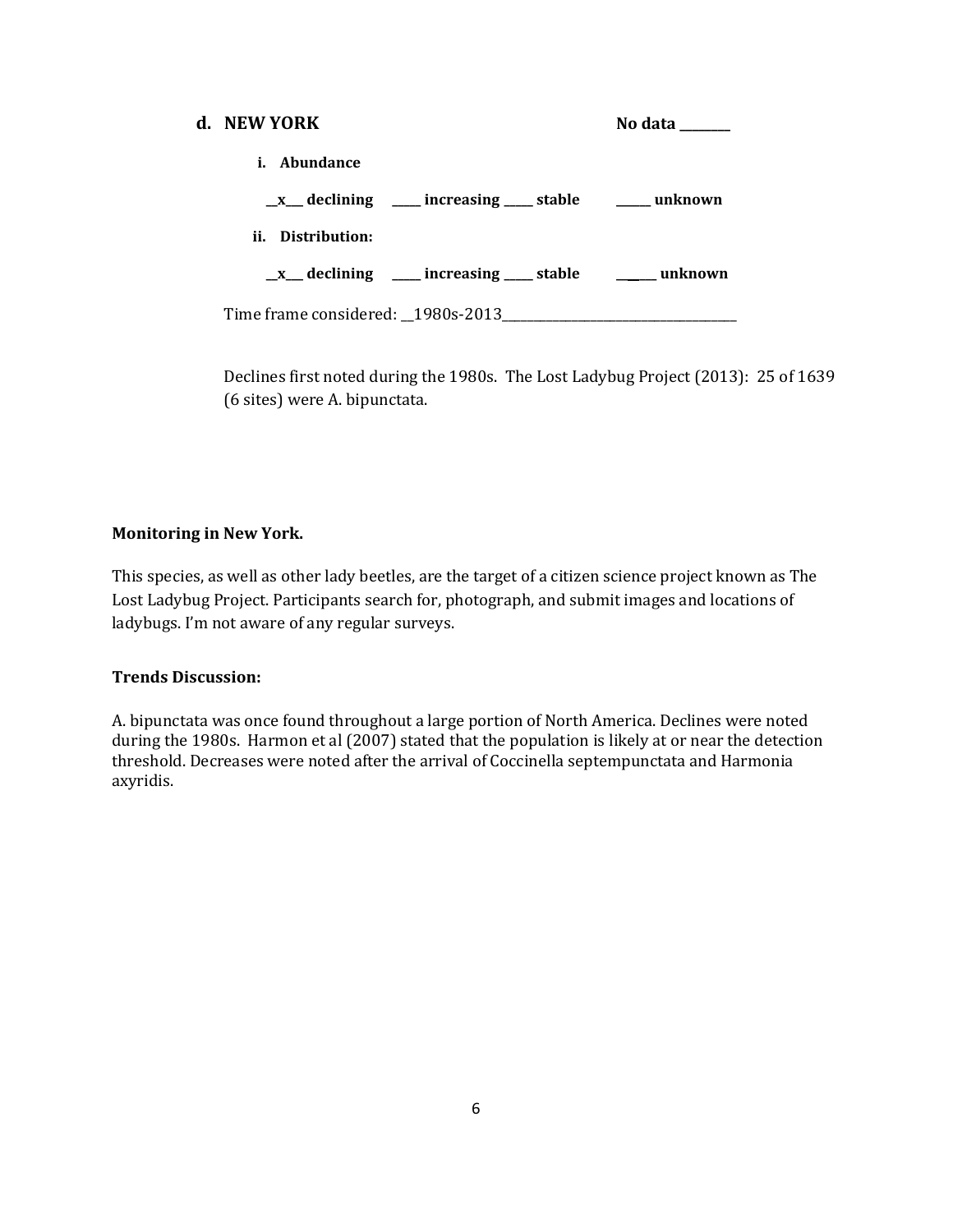

A. bipunctata range map (Gordon 1985) prior to decline.



A. bipunctata range map 2000-2013 (Cornell University 2013)

This was once a common species in New York. Currently, there are six know locations in the following counties: Erie, Monroe, and Kings.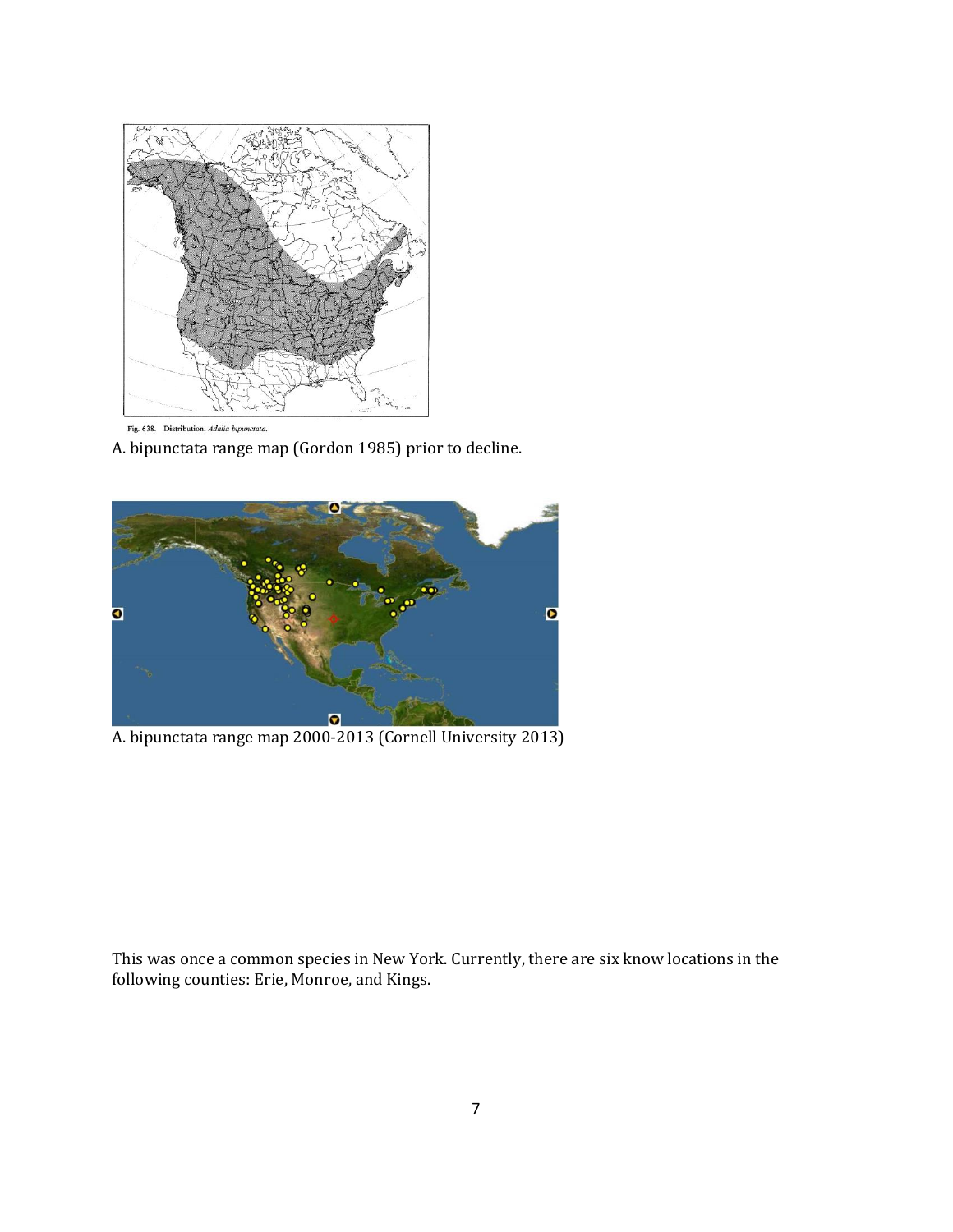

 **New York State Range Map for Adalia bipunctata (twospotted lady beetle) 2000-2013 (The Lost Ladybug Project 2013)**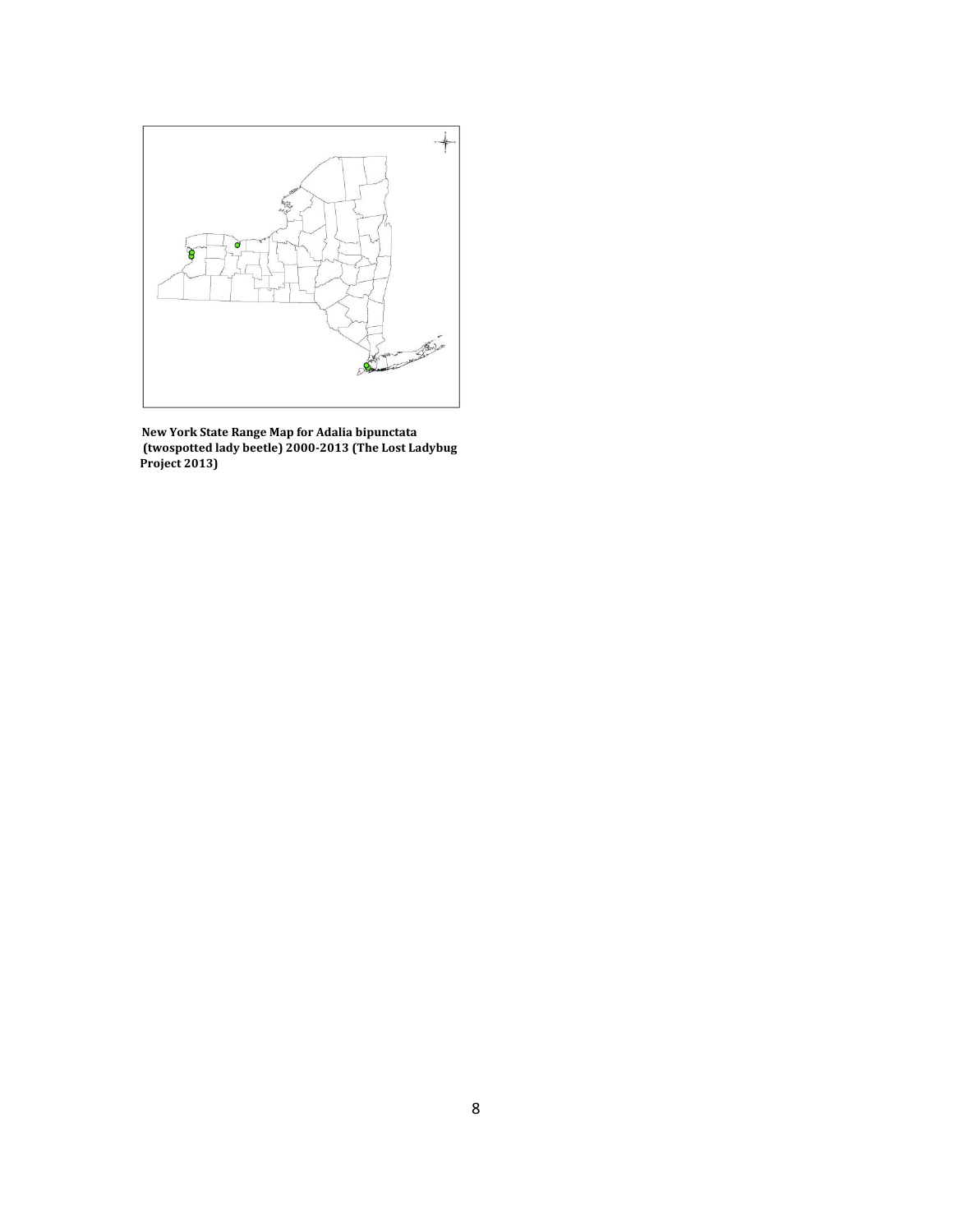#### **III. New York Rarity, if known:**

| <b>Historic</b> | # of Animals | # of Locations | % of State |
|-----------------|--------------|----------------|------------|
| (select one)    |              |                |            |
|                 |              |                |            |
| prior to 1970   |              |                |            |
| prior to 1980   |              |                |            |
| prior to 1990   |              |                |            |

**Details of historic occurrence:**

| Current | # of Animals | # of Locations | % of State |
|---------|--------------|----------------|------------|
|         |              |                | 1% >       |

#### **Details of current occurrence:**

There are six known locations where approximately 25 individuals have been documented in Erie, Monroe, and Kings counties (Cornell University 2013).

### **New York's Contribution to Species North American Range:**

| % of NA Range in New York | <b>Classification of New York Range</b> |  |
|---------------------------|-----------------------------------------|--|
| $\_\_100$ (endemic)       | $x$ Core                                |  |
| $-76-99$                  | __ Peripheral                           |  |
| 51-75                     | Disjunct                                |  |
| 26-50                     | Distance to core population:            |  |
| $x$ 1-25                  |                                         |  |

#### **Rarity Discussion:**

Once a common species, A. bipunctata is now considered rare throughout the North American range. In New York, it is currently known from three counties. Despite a citizen science project that began in 2000 (Cornell University 2013), this species has only been found in two neighboring states and one Canadian province, all in low numbers.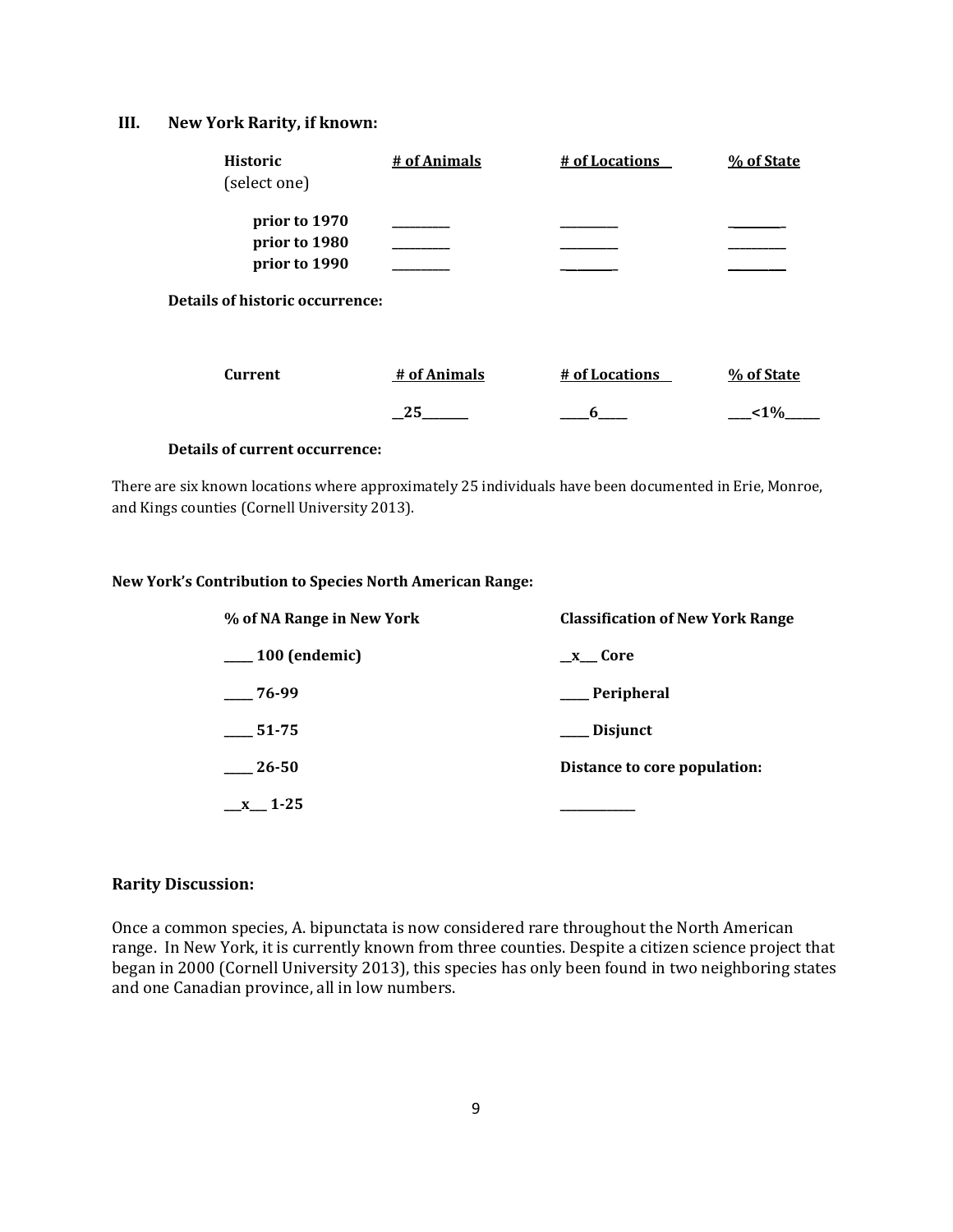## **IV. Primary Habitat or Community Type:**

- **1. Urban/Suburban built**
- **2. Agricultural**
- **3.**

## **Habitat or Community Type Trend in New York:**

| Declining                                                               | _x__Stable |                     | ____ Increasing ____ Unknown |
|-------------------------------------------------------------------------|------------|---------------------|------------------------------|
| Time frame of decline/increase: ___ late 1800s-present ________________ |            |                     |                              |
| <b>Habitat Specialist?</b>                                              |            | <b>Solution</b> Yes | $X$ No                       |
| <b>Indicator Species?</b>                                               |            | x Yes               | $\frac{1}{2}$ No             |

(Stephens and Losey (2003) suggested lady beetles are a good indicator of ecological health because of their sensitivity to natural enemies and anthropogenic influences.)

### **Habitat Discussion:**

A. bipunctata can be found in a variety of habitats as long as there are soft-bodied insects present, especially aphids. In New York, A. bipunctata have been found in gardens, yards/backyards, and woods/trees (non-orchard) in New York between 2000 and 2013 (Cornell University 2013). Agricultural land has been declining in New York since the 1880s. Between 1940 and 1997, there was a 57% decline in farmed land in New York (Harmon et al. 2007). This species is also known to use wooded habitats. "Stable" was selected above because one habitat type is decreasing (farmland) while the other is increasing (wooded areas).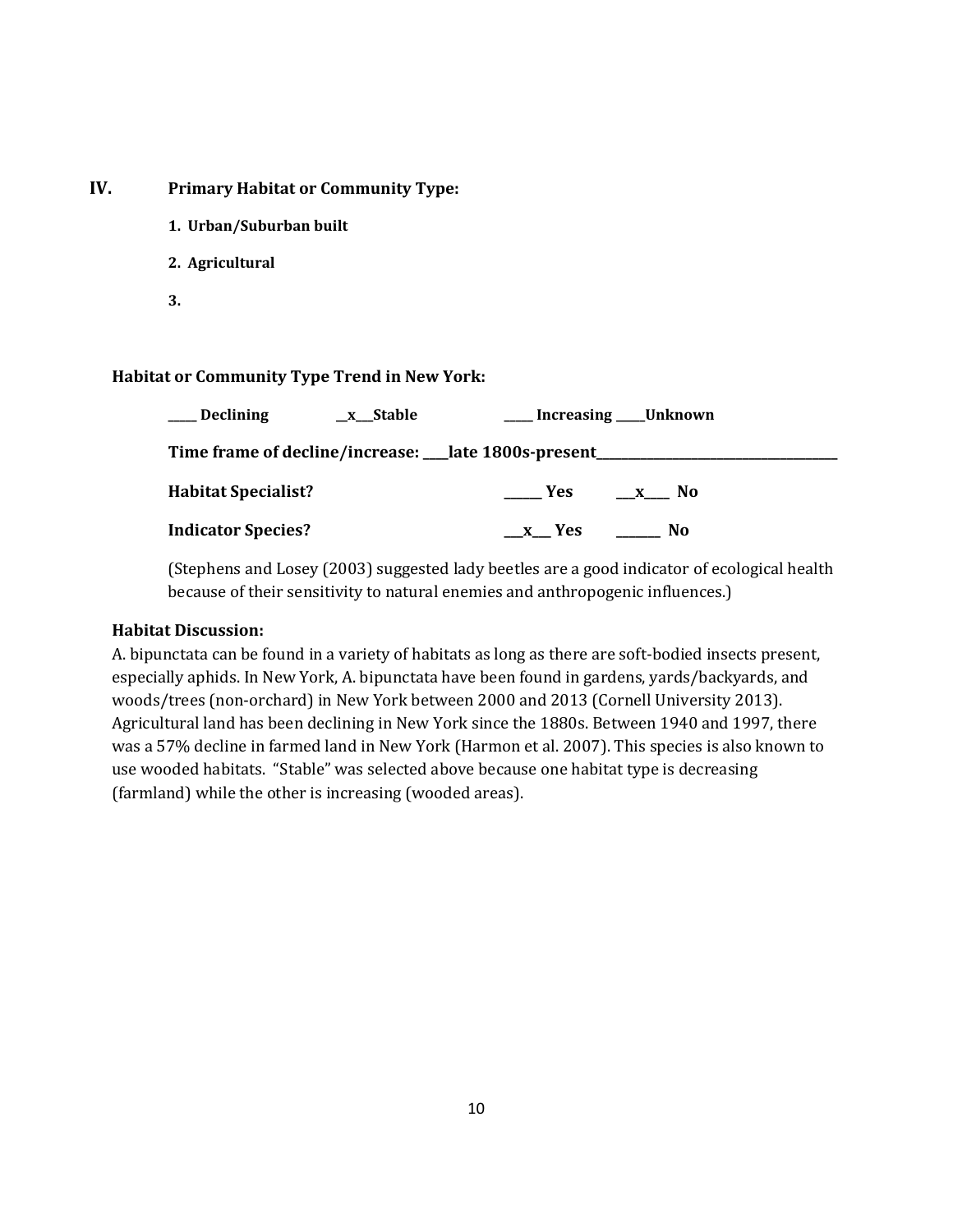- **V. New York Species Demographics and Life History**
	- **\_\_\_x\_\_\_ Breeder in New York**
		- **\_\_\_\_\_ Summer Resident**
		- **\_\_\_\_\_ Winter Resident**
		- **\_\_\_\_\_ Anadromous**

**\_\_x\_\_\_ Non-breeder in New York**

- **\_\_\_\_\_ Summer Resident**
- **\_\_\_\_\_ Winter Resident**
- **\_\_\_\_\_ Catadromous**

**\_\_\_\_\_ Migratory only**

**\_\_\_\_\_Unknown**

A. bipunctata is a year-round resident.

## **Species Demographics and Life History Discussion:**

A. bipunctata emerges in early to mid spring. It takes less than one month to mature and they live for one to two years (Martinez 2006).

Interspecies depredation and cannibalism have been documented. *Perilitus coccinellae*, a braconid wasp, parasitizes lady beetles (Martinez 2006). Microsporidia, a pathogen, has been documented and its impacts are under investigation (Martinez 2006, Cornell University 2013). Insecticides and transgenic crops are also a source of mortality (Martinez 2006).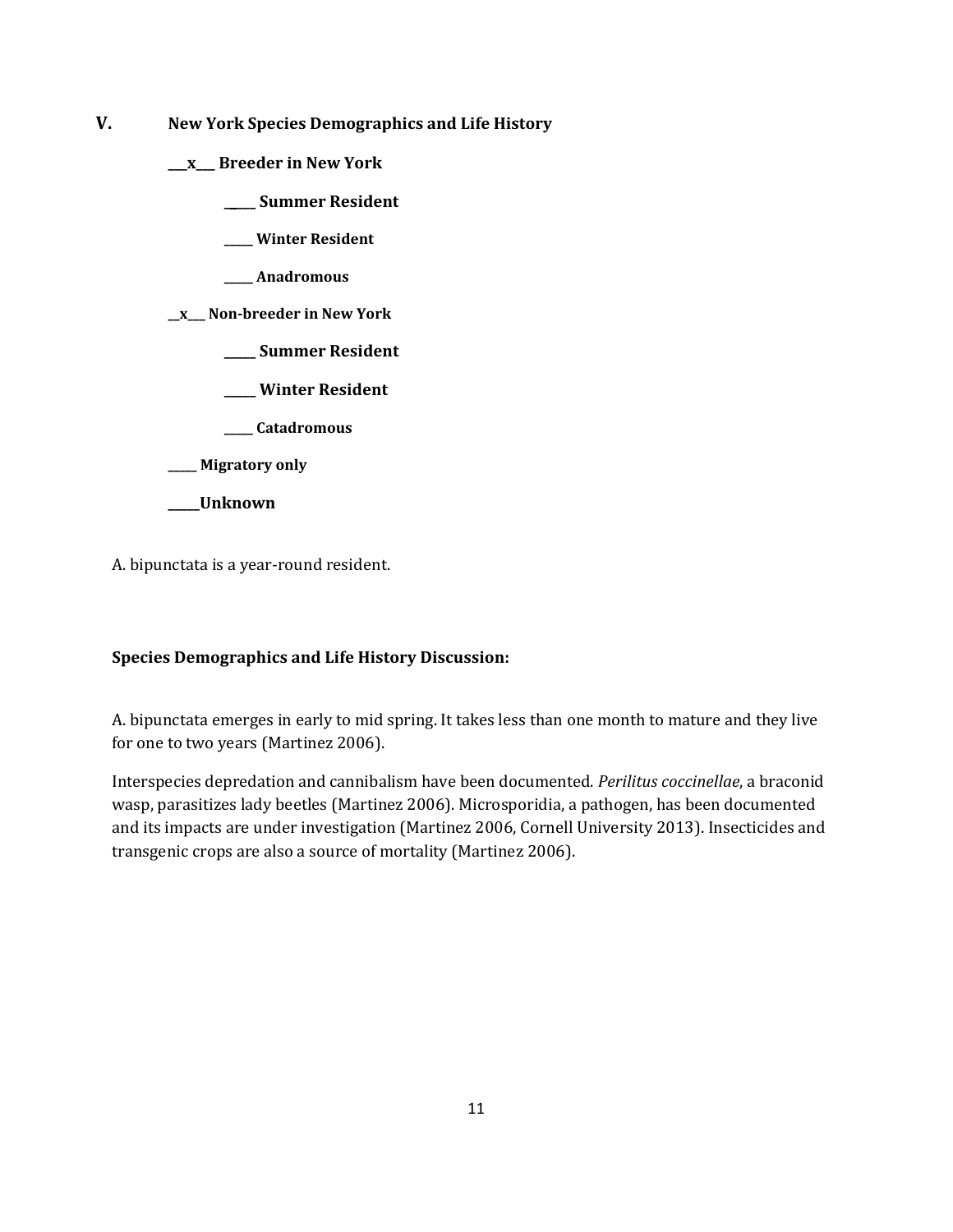# **VI. Threats:**

- 1. While it is difficult to prove, it appears this species has been displaced by the nonnative lady beetles species.
- 2. A decline in farming (farm/open habitat loss) has decreased some of the available suitable habitat.
- 3. Pesticide use is a likely cause of mortality for this beneficial insect.

## **Are there regulatory mechanisms that protect the species or its habitat in New York?**

**\_\_\_\_\_\_\_ No \_\_\_\_\_ Unknown \_\_\_x\_\_\_ Yes** 

The preservation of farm land via conservation easements would help preserve/conserve some suitable habitat.

# **Describe knowledge of management/conservation actions that are needed for recovery/conservation, or to eliminate, minimize, or compensate for the identified threats:**

| <b>Conservation Actions</b>                  |                                              |  |  |
|----------------------------------------------|----------------------------------------------|--|--|
| <b>Action Category</b>                       | <b>Action</b>                                |  |  |
| 1 Species Management                         | Species Re-introduction                      |  |  |
| 2 Species Management                         | Ex-Situ Conservation (laboratory rearing)    |  |  |
| 3 Livelihood, Economic & Other<br>Incentives | Conservation Payment (farmland conservation) |  |  |
| 4 Add more lines if needed                   |                                              |  |  |

Additional research is needed to determine specific habitat needs. Additional survey work is needed to determine the full range and population size in New York. Consider incentives that encourage sustainable farming or reduced pesticide use.